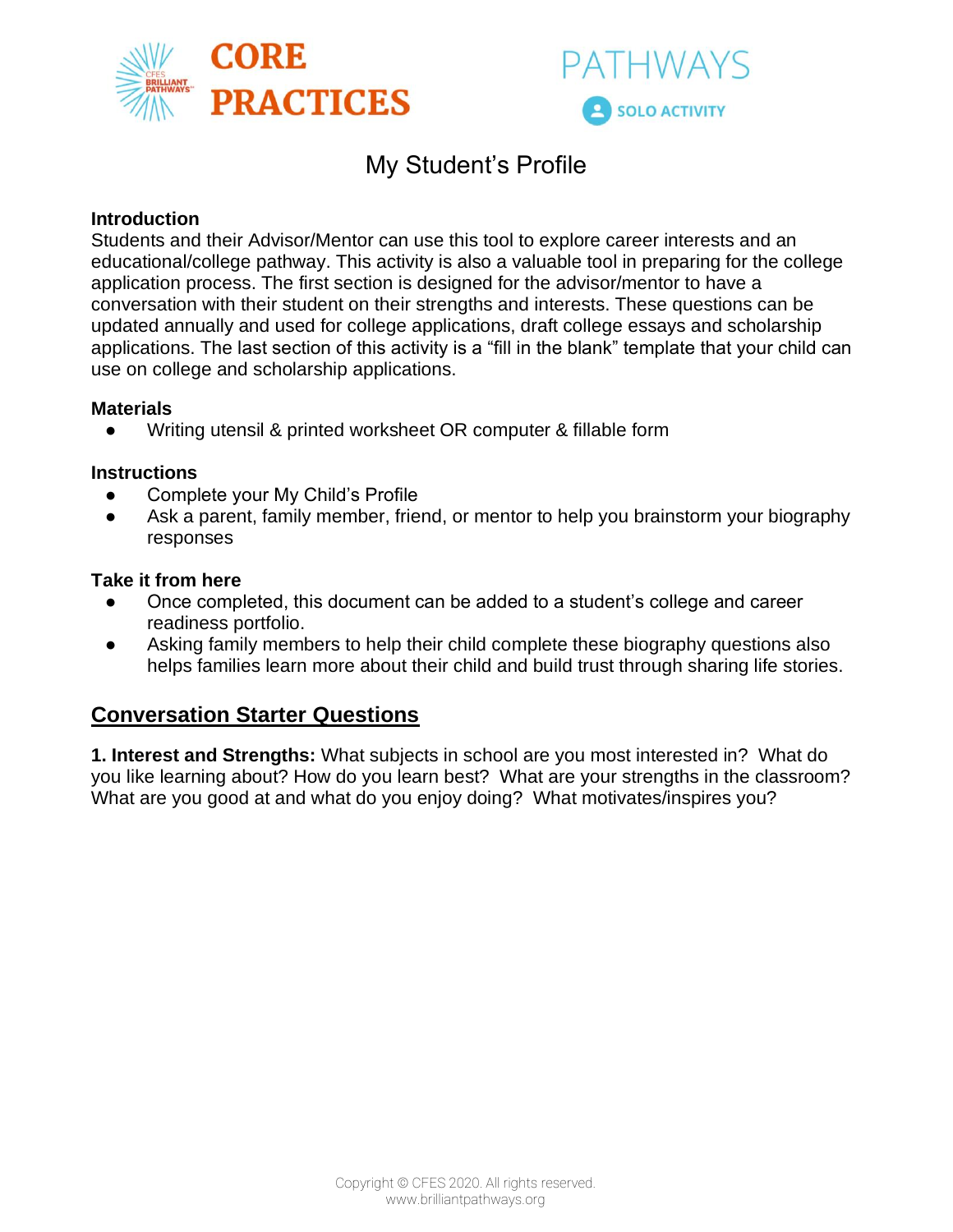



**2. Practicing Essential Skills:** Identify the sports, clubs, groups you are involved in. What are your hobbies and interests? Are there any new clubs or activities you like to join? Do you have a part-time job? Do you volunteer? Are you active in your church? If so, what are you doing? Have you thought about what you'd like to do for a career?

**3. Career Pathway:** Have you ever thought about having a career or going to college to study any of these areas? What would you like to do after high school? What would you like to do for work? What type of training or education do you need? Will you need a college degree? Where would you like to live? Large city or small town.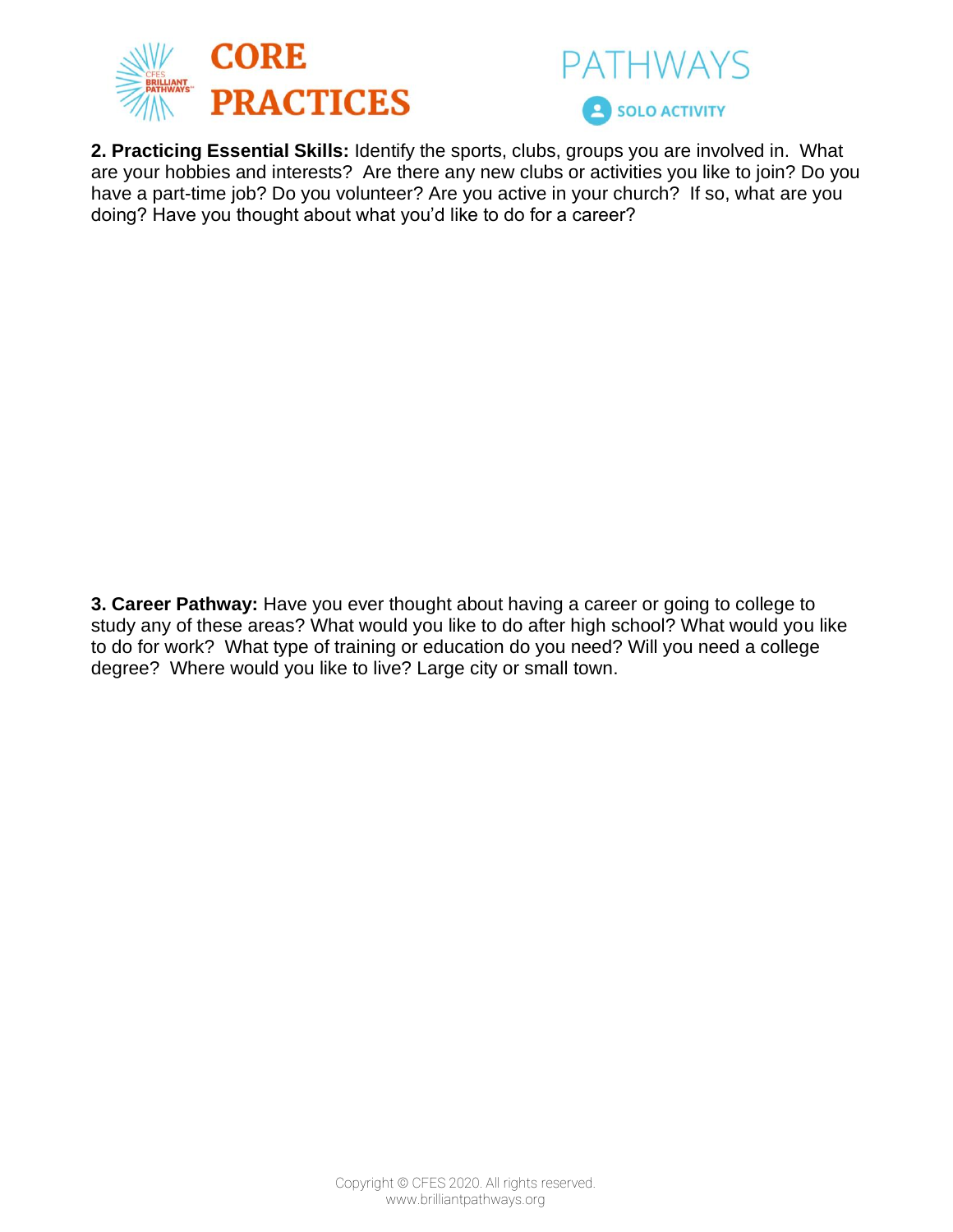



**4. Educational/College Pathway:** What would you like to do after high school? Do you need a college degree or professional certificate for the career you are considering? Is there a major or subject you'd like to study in college? Is there a training or certificate program you are interested in attending. Have you thought about where you would like to study? Small school? Large school? In a city? Small town?

> *Use these questions to complete your Child's Profile and to complete college and scholarship applications.*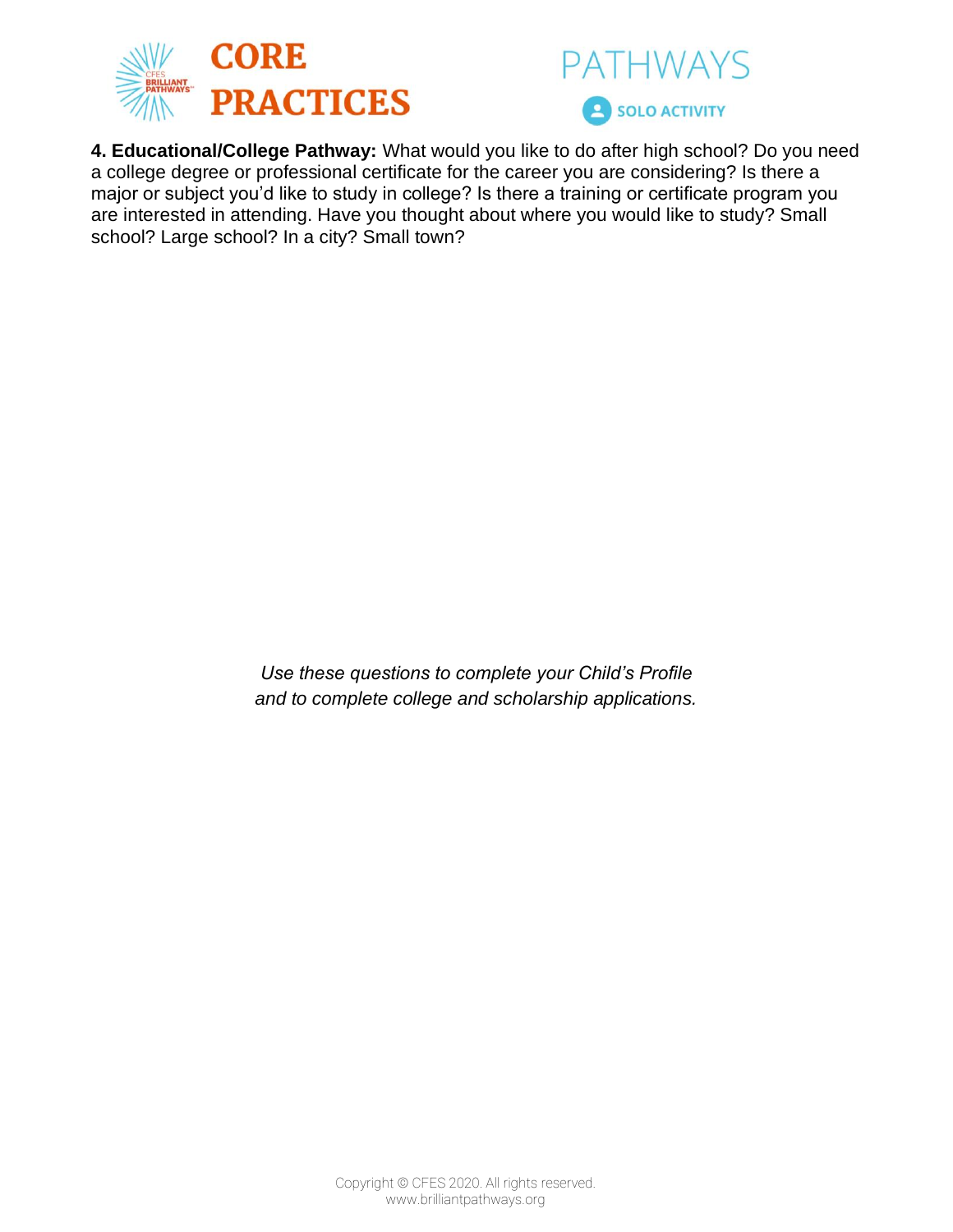



# My Student's Profile

| <b>Counselor's Contact Info:</b>                                                      |
|---------------------------------------------------------------------------------------|
|                                                                                       |
|                                                                                       |
| GPA (Optional): ___ 4.0 - 3.5 ___ 3.5 - 3.0 ___ 3.0 - 2.5 ___ 2.5 - 2.0 ___ Below 2.0 |
| Performing and/or visual arts activities:                                             |
|                                                                                       |
|                                                                                       |
|                                                                                       |
| Athletic, newspaper, and/or yearbook activities:                                      |
|                                                                                       |
|                                                                                       |
| Student government activities:                                                        |
|                                                                                       |
|                                                                                       |
| Higher Level classes (AP courses, Dual Enrollment, etc.):                             |
|                                                                                       |
|                                                                                       |
| Honors (academic, civic):                                                             |
|                                                                                       |
|                                                                                       |
| What is your favorite high school class?                                              |
| What college majors interest you?                                                     |
|                                                                                       |
|                                                                                       |